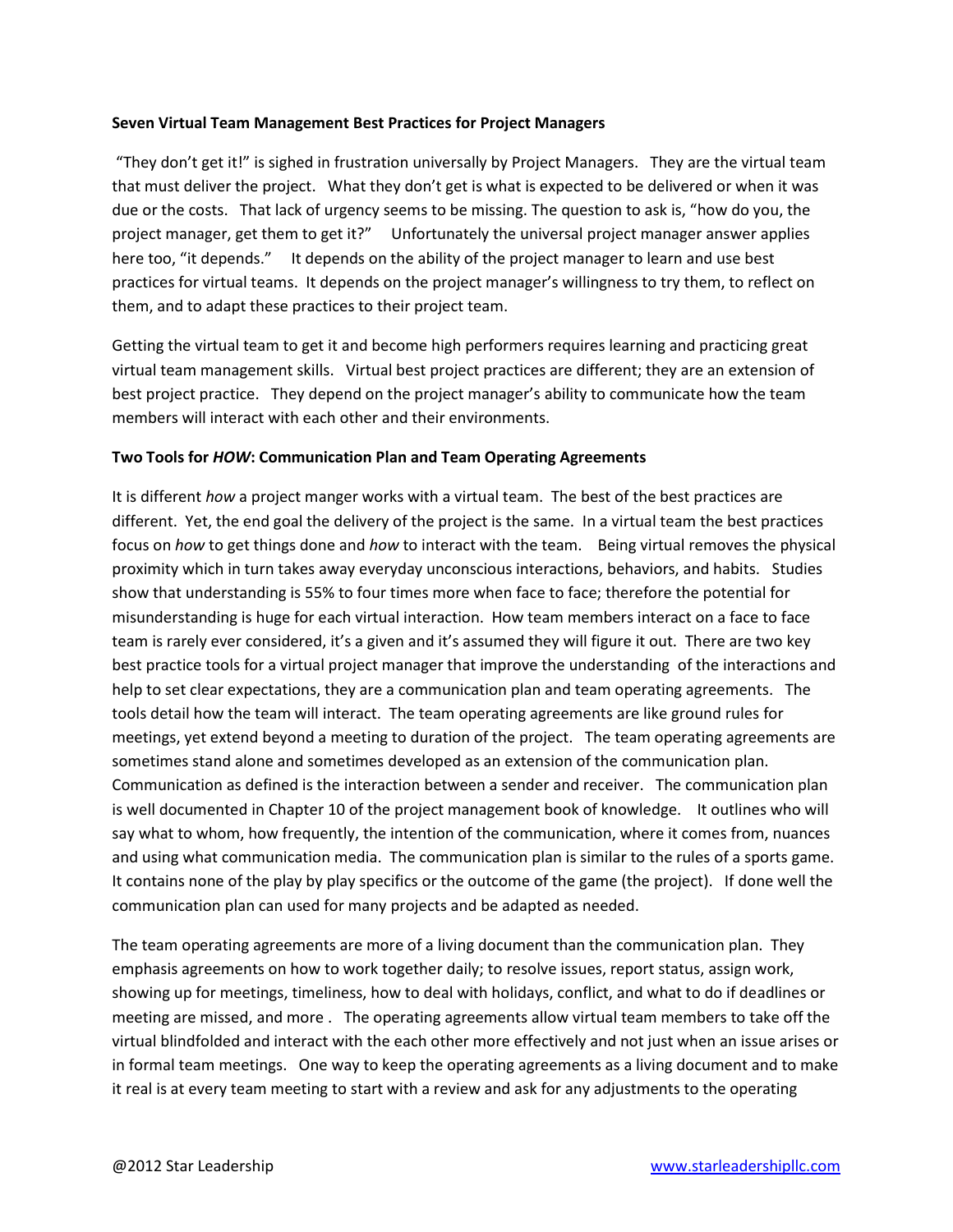agreements. Question that can be asked are: Which agreement is working well and why? Which one is not working? Do we need some new agreements, or to adjust some existing ones? When used properly the communication plan and team operating agreements will increase understanding and improve *how* the team will interact. To work they must become living documents that are understood, realistic, used, updated, and shared by all team members.

### **Virtual Team Principle: Slow Down to Speed Up**

Slowing down to speed up is a best practice principle for virtual teams. It also is a good principle for colocated teams, yet most co-located teams figure out how they interact while they are working through project issues. For virtual teams slowing down to speed up becomes a best practice. Slowing down in practical terms means to upfront take the time to set up the expectations, focus and create processes on how the team will interact, put in place the appropriate tools. Spend time learning how things work at each site that will help and harm the ability for the team to work seamlessly together. Does each team member have access to all the same technology and tools as each other? Are their site specific goals and managers that will consume and take the priority away from the project? What working hours and norms and culture opportunities and challenges will the team have to deal with? Document the findings and use the communication plan and operating agreements to address *how* these can be worked with for the team. Most project managers already understanding the importance of slowing down to speed when it comes to change management processes. It's clear that a process for project changes should be in place before any changes occur, so the focus is on the change itself not how the change is made. With a virtual team, the slowing down is focused more on any and all interactions and handling site specifics. Slowing down and setting in place clear expectations and how the team will interact daily allows for a smoother and faster project execution.

# **Technology is Air for Virtual Teams**

Technology is the equivalent of air for virtual teams. For co-located teams air is the communication medium. Virtual team's medium for communication is technology. The tools used for communications are essential and must be pure and clean and not cause coughing and sickness. Technology that hides, clips, drops words has caused projects to die or whither. The order of consideration for selecting a tool to interacting with team members, should mimic air as much as possible, hence a high quality real time video that captures the entire space and allows for clear views and sounds of all media is best. The worst would be a text only, not archive able and one way short non-validate receipt messages. This priority for picking a team communication tool:

Face to Face > High Quality Video and Interactive Multi Media > Video >High Quality Voice and Interactive Multi Media > Voice> Interactive Multi Media real time > One way communication with archiving (email) >One way text with no achieving

The closer the tool that is selected for real time team interactions that mimic air the less potential for misunderstandings. Other criteria for selecting team communication tools are: archiving, record keeping, budget, ease of use, and availability to all sites. The importance of the communication tools for the team is like selecting the air the team will work in. The communication plan is equivalent to the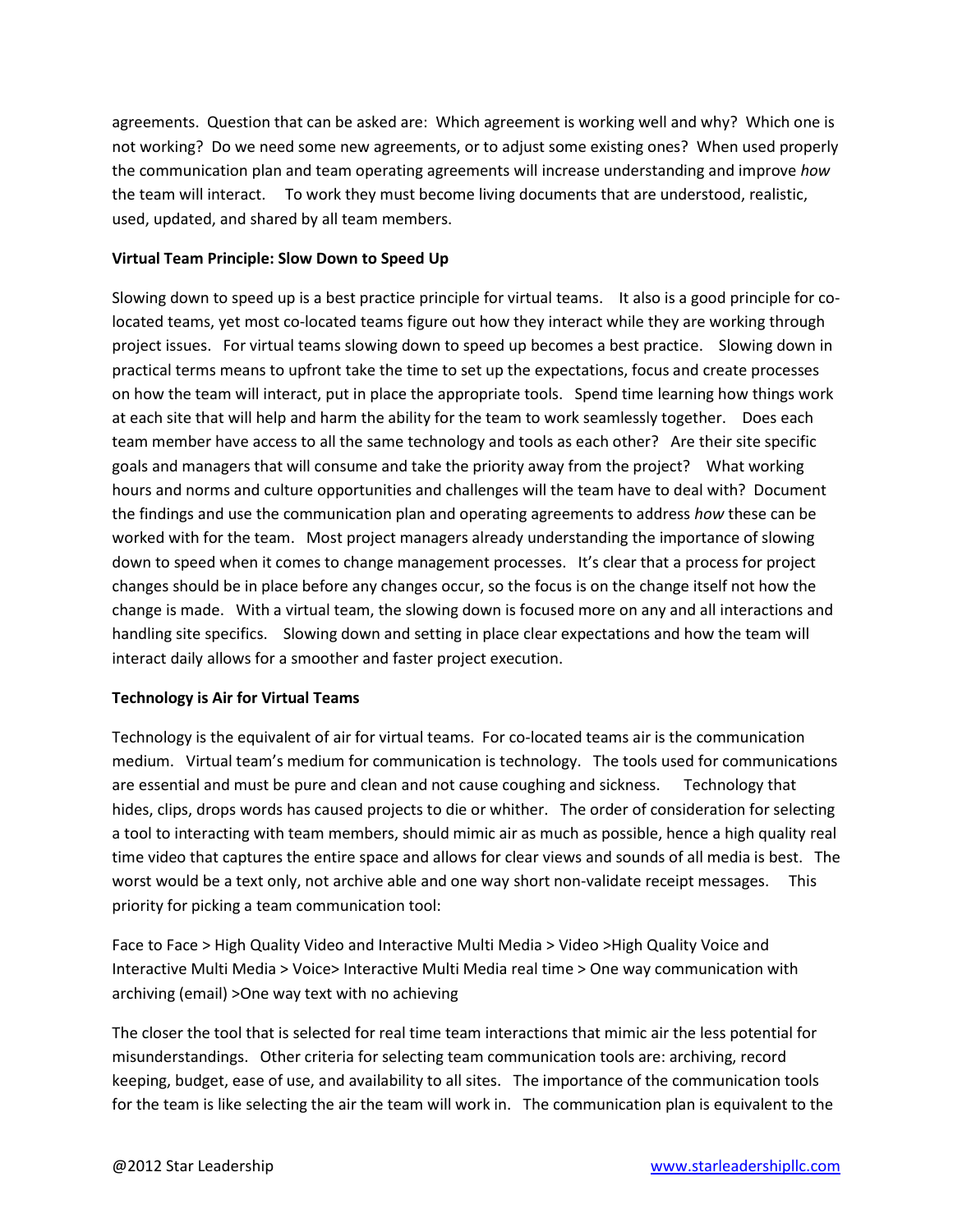rules of a game, describing how it will be played. That makes the communication tools used the playing fields for the game, the interactions. There are typically site specific rules to describe what part of the playing field will be used, what is fair and foul and when it will be used. Any specific and unique features of the tools that will be used that also needs to included. The general rules of the game and the specific playing rules for the tools need to be decided up front communicated and documented early on.

#### **Virtual Team Principle: Create a Virtual Personality and Presence**

Out of sight and out of mind is a natural human behavior that works against the virtual project manager. The project mangers challenge is to be visible and present, yet not overly so. Creating a virtual personality and presence is a best practice for virtual project managers. Finding the right balance of how frequently to communicate is one aspect to a creating a virtual personality. For example if a project manager overly communicates it may cause important information to get lost in the deluge and convey a sense of micromanaging, a lack of trust, or confidence. If the project manager becomes invisible and not heard from for weeks it's easier for a virtual team member to interpret this as a lack of concern and wonder how important the project really is. This may cause team members to put their priorities elsewhere. Every virtual interaction is a clue for the team members about the personality of the project manager. These virtual clues create a personality that may or may not be true that team members use to interpret how to respond to the project manager. Is the project manager strict, disciplined, open, honest, political, friendly, or savvy? Do virtual actions match the virtual words? Creating a virtual personality requires upfront planning and a keen sense of knowing thyself. Knowing thyself is a best practice for virtual project managers and it is essential in creating a virtual personality. Knowing how their voice tone and sound, word choice, clarity, ability to articulate in spoken and written communication are interpreted first steps in creating a virtual personality. How strong are their written and verbal communication, delegation skills, influencing, and ability to empower skills? Are they willing to ask for and get feedback? Can they create a voice that inspires and creates a sense of urgency? Are they getting good site information, by asking good questions? If they are directive and loud does the team fears asking questions? Selecting and knowing what virtual personality is desired and how to achieve it is the next step in creating a virtual project manager personality. It's done in a conscious and proactive manor and sometimes it's personally challenging. Taking and getting constructive feedback and committing a virtual personality and presence are best practices for virtual project management.

#### **Virtual Team Principle: Increase Interactions, Play a Gracious Host**

Working virtually means more time spent in interactions with team members. The amount of time spent planning for and communicating is at least double what it is for a co-located team. In addition to the formal meetings the virtual project manager must find ways to mimic the informal and unplanned interactions that a co-located team has, like catching someone in the hall and chatting. Co-located teams inadvertently use these unplanned interactions as predecessors for solving problems and getting work done. While it sound circular, it is possible to virtually create informal and unplanned ways that the team can interact on a regularly basis. The project manager is like a host at the party. The host has some relationship with each guest. The project manager wants to create a safe and interesting virtual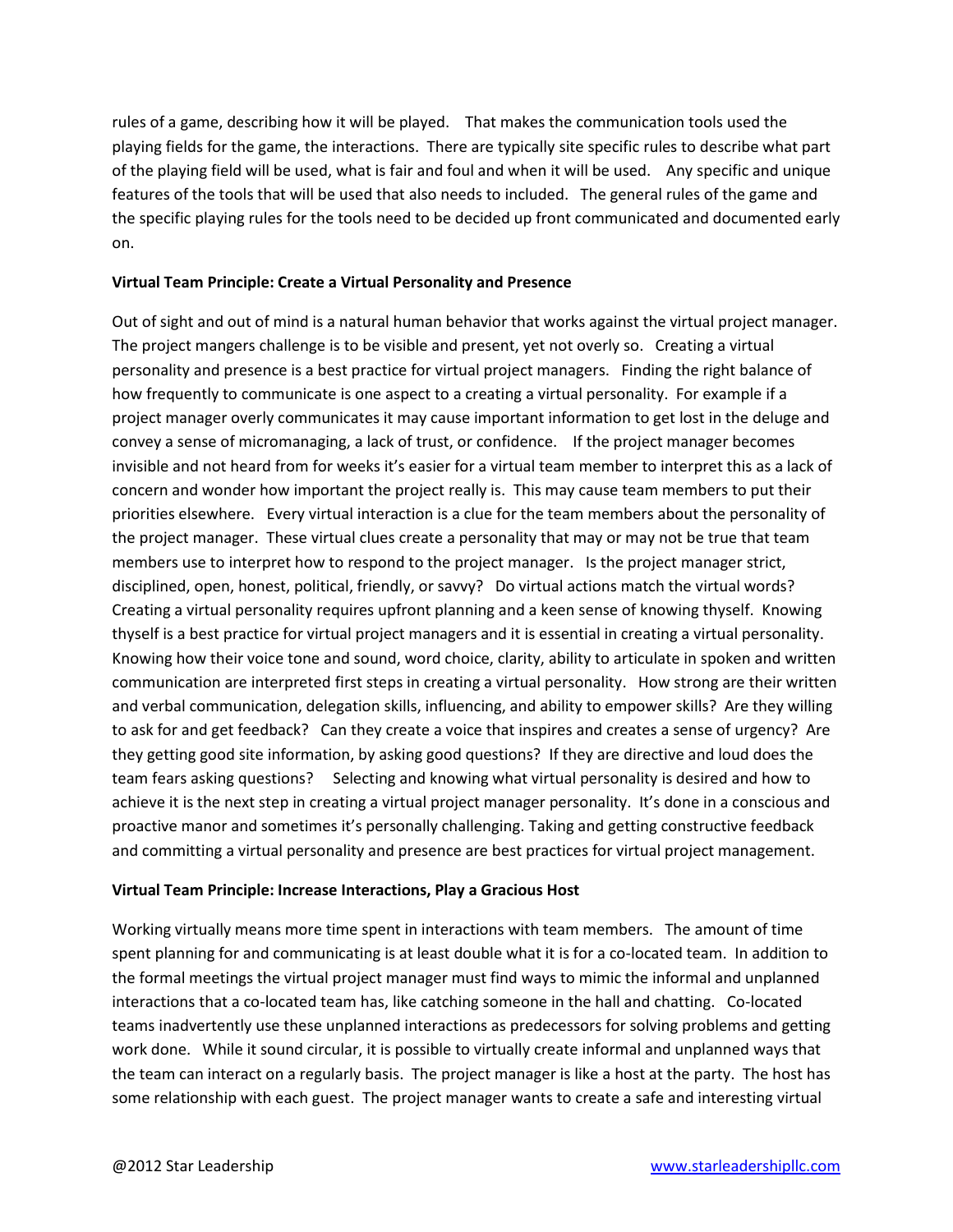place that team members want to show up at and share. A good host is interested in their guests, is curious, polite and concerned for their guests comfort. A good host also knows when the guest wants to leave and get work done. The great host can ask good questions, is friendly, approachable and fun. Here are five examples of how some virtual project managers have created informal gathering spots are:

- 1. **Daily five minute phone calls or video calls with each team member.** Thirty minutes a day is all it takes to have a five minute phone call with six team members. For larger teams either every other day or connecting to key contacts is suggested.
- 2. **Create a virtual water cooler.** Keep an online open communication like chat room open all the time, for team members to just hang out. Declare, "Break times", "lunch", "game time", "check- in times".
- 3. **Hold virtual office hours**. Be online, have open phone lines and available at regular times daily or weekly.
- 4. **Create project challenges and competitions**. The more relevant to the project the better, make them educational, interesting and fun.
- 5. **Create proactive professional relationship with each team member.** This isn't saying to become best friends or even having to like all the team members. It's about understanding enough of who they are, what their career is about, and how they will be able to help with whatever project challenges may arise now and in the future.

## **Virtual Team Meetings Best Practices**

Virtual team meetings are a given and can't be avoided for the virtual team. In the USA alone, it is estimated that over 3-37 billion a year is lost in productivity because of poor meetings. There are many tips and tools for running effective meetings which mostly all apply virtually. With good basic meeting management assumed, there are additional practices that apply and become important when running virtual team meetings. The virtual team meeting principle is to create, increase, and force engagement and interactions from all team members frequently. Here are some techniques that will help in achieving this principle:

- No monologues no more than three sentences before forcing an interaction
- Ask question frequently
- Verify and validate that everyone heard you or another team member who is speaking
- Call on people by names, and get everyone to answer
- Use a virtual touch sheet to keep track of who spoke on what topic and when
- Long explanations, should be written down and sent out ahead of time
- Speak slower, use shorter sentences, be concise, and use less slang and cultural references
- Make the implicit explicit; describe and state what seems obvious; examples are: we will be closed on Monday for a holiday; a snow storm may cause power outages this week